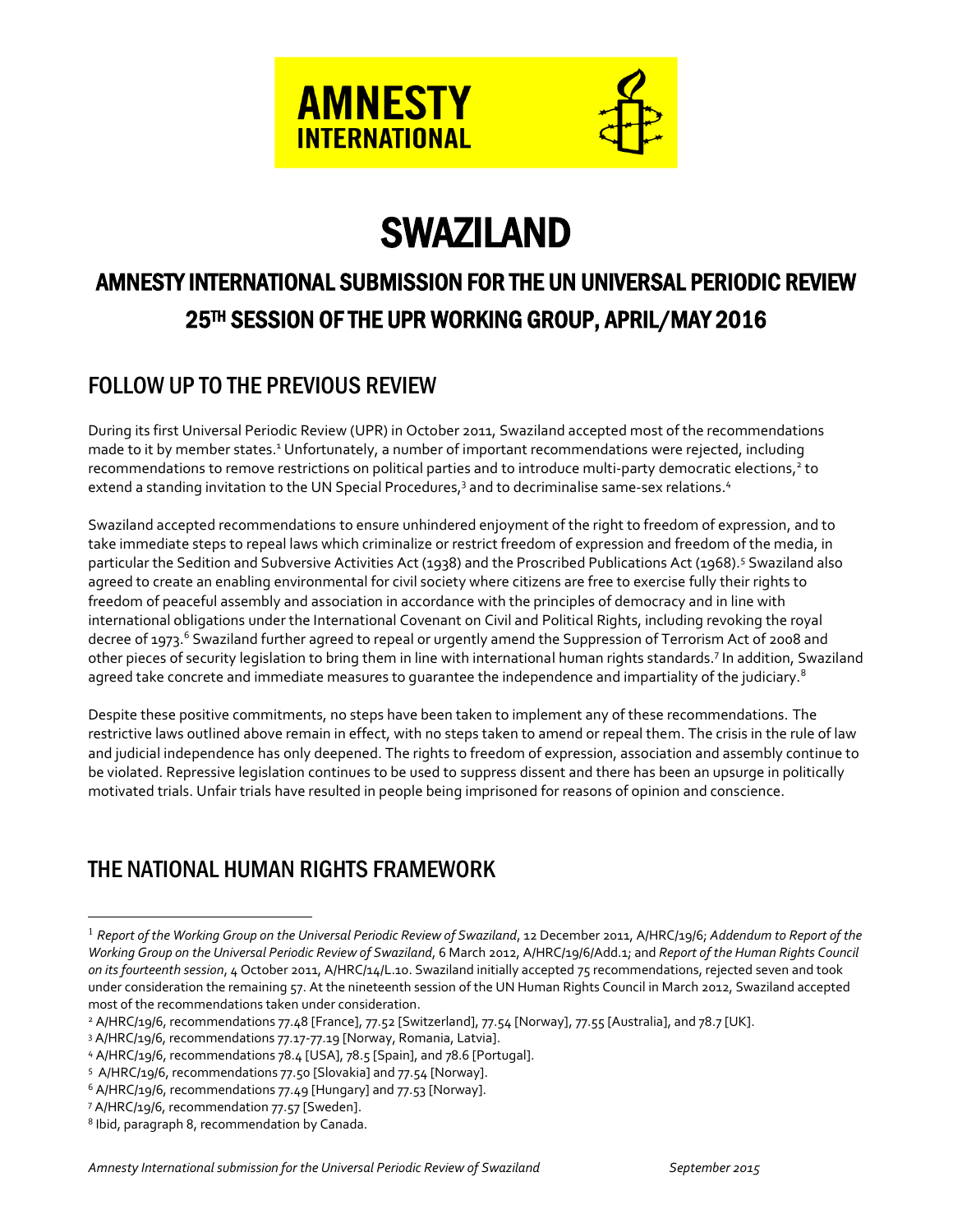The Constitution of the Kingdom of Swaziland has been supreme law since 2005. Its enactment followed more than three decades of *de facto* emergency rule under the King's Proclamation of 12 April 1973. Emerging from a prolonged and contested process, the Constitution contains an enforceable Bill of Rights and a set of Directive Principles, which make reference to social and economic rights. During the drafting of the Constitution and at Swaziland's previous UPR, Amnesty International raised concerns that the proposed provisions allowed wide scope for the government to excessively restrict the rights and freedoms it quarantees.<sup>9</sup> As outlined below, these concerns still stand. A further concern is the continued slow pace of bringing subordinate laws in line with constitutional and international human rights obligations.

#### **Independence of the judiciary**

Since 2011, Swaziland has been experiencing a crisis in the rule of law, affecting protection of human rights, access to justice for victims of human rights violations, and the ability of members of the judiciary to work impartially and independently. The process of allocation of cases and decision-making was marred from 2011 onwards by political or other unwarranted interference. This was evidenced by the blatantly unfair trial proceedings against human rights lawyer Thulani Maseko and editor Bheki Makhubu in 2014 (detailed below).

The turmoil in the judiciary continued with the impeachment and subsequent dismissal of Chief Justice Michael Ramodibedi by King Mswati III for "serious misbehavior", including corruption and abuse of power on 17 June 2015.<sup>10</sup> Similarly, Minister of Justice Sibusiso Shongwe and other judicial officers, including Judge Mpendulo Simelane, were arrested on 20 April 2015 and face charges, including abuse of power and defeating or obstructing the course of justice.<sup>11</sup> While there may be legitimate grounds for the dismissal and prosecution of these members of the judiciary, the flawed appointment and dismissal process of judicial officers demonstrates the fundamental rule of law problems and the susceptibility of the judiciary to political interference.

#### **Restrictions on fundamental freedoms**

 $\overline{a}$ 

The Constitution guarantees fundamental rights such as the freedoms of thought, conscience and religion; expression and opinion; and peaceful assembly and association.<sup>12</sup> The relevant provisions are, however, undermined by extensive limitation clauses that permit the state to restrict the enjoyment of these rights.<sup>13</sup> Freedom of association, particularly for purposes of contesting political power, is further restricted by Section 79 of the Constitution, which stipulates that individuals wishing to stand as candidates in elections can do so only on the basis of "individual merit" and conducted within constituencies controlled by traditional leaders appointed by the King, effectively precluding anyone from standing for election under the banner of a political party.<sup>14</sup>

<sup>12</sup> The Constitution of the Kingdom of Swaziland Act, 2005. Sections 23-25.

<sup>9</sup> Amnesty International, *Swaziland: Human rights at risk in a climate of political and legal uncertainty*, July 2004 (AFR 55/004/2004), pages 70-91.

<sup>&</sup>lt;sup>10</sup> On 17 April 2015, an arrest warrant on 23 charges, including defeating the ends of justice and abuse of power, was issued for Chief Justice Ramodibedi and High Court Judge Mpendulo Simelane. The Chief Justice evaded arrest by refusing to come out of his home for 38 days. On 7 May, Chief Justice Ramodibedi was suspended and replaced with an acting Chief Justice, Bheki Maphalala. The warrant of arrest against him was set aside as a result of his suspension. Following impeachment proceedings on three charges of abuse of office conducted by the Judicial Services Commission, Michael Ramodibedi was dismissed on 17 June. The warrant of arrest against him was re-issued by the High Court on 24 June, after his departure from the country on 19 June.

<sup>11</sup> Judges Mpendulo Simelane and Jacobus Annandale, Minister of Justice, Sibusiso Shongwe, and High Court Registrar Fikile Nhlabatsi were arrested on charges brought by the Anti-Corruption Commission which include, among others, abuse of power, defeating or obstructing the course of justice and theft. On 23 April Mpendulo Simelane, Jacobus Annandale and Fikile Nhlabatsi were released on bail. Minister of Justice, Sibusiso Shongwe, was denied bail and remained in custody until 30 June 2015 when he was granted bail by the Supreme Court. He was dismissed as Minister of Justice on 21 April. High Court Judges Jacobus Annandale and Mpendulo Simelane and High Court Registrar Fikile Nhlabatsi have all turned state witnesses and are assisting the prosecution in the case against Sibusiso Shongwe. Judge Jacobus Annandale was appointed to the Supreme Court in late June 2015.

<sup>13</sup> Amnesty International, *Swaziland: Human rights at risk in a climate of political and legal uncertainty*, July 2004 (AFR 55/004/2004, Appendix A

<sup>14</sup> In May 2009, the Supreme Court ruled that there was no conflict between the right of Swazi citizens to form and join political parties under Section 25 of the Constitution, and Section 79. A dissenting ruling was issued by Justice Thomas Masuku, who argued that Section 79 did nullify the substantive right protected under Section 25. In 2011, Justice Masuku was dismissed after grossly unfair dismissal proceedings against him.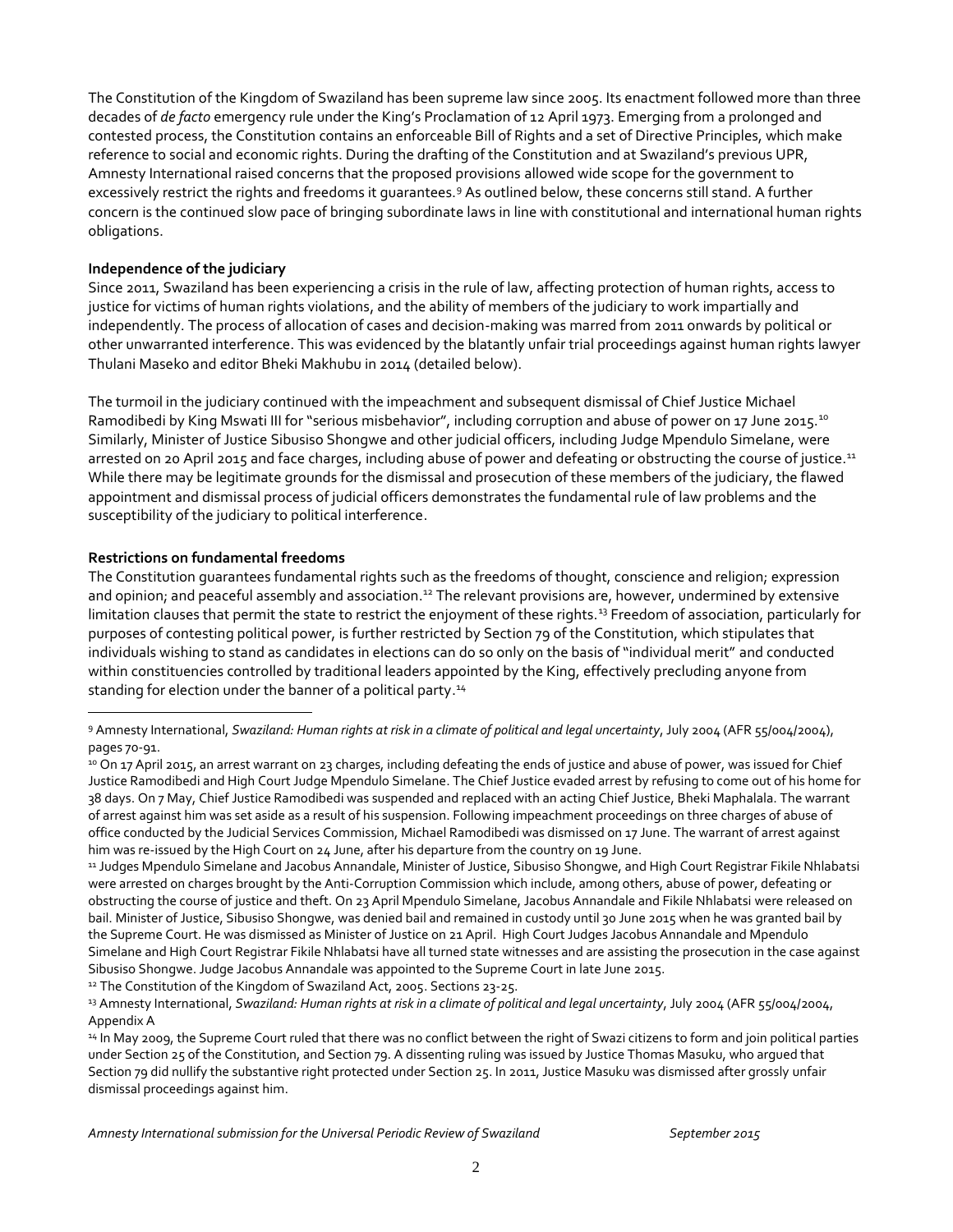The enjoyment of fundamental human rights remain further affected by draconian security legislation. For example, vague provisions<sup>15</sup> in the 1938 Sedition and Subversive Activities Act can be interpreted in such a manner as to severely curtail the enjoyment of freedom of expression and allow for punishments of up to twenty years' imprisonment.<sup>16</sup> Likewise, the 2008 Suppression of Terrorism Act contains sweeping and vague provisions and severe penalties for breaches. Amnesty International outlined its concerns about these provisions in its submission to the previous review of Swaziland, and in other public documentation.<sup>17</sup>

#### **Discrimination against women**

In Section 28 (1), the Constitution guarantees women the right to equal treatment with men, a right that "shall include equal opportunities in political, economic and social activities". However, other provisions of the Constitution appear to fall short of international human rights standards. For example, Section 15 (1) prohibits discrimination on various grounds but does not include marital status.<sup>18</sup> Women's right to equality in the cultural sphere is also inadequately protected by the provision in Section 28 (3) guaranteeing that "a woman shall not be compelled to undergo or uphold any custom to which she is in conscience opposed". While this formulation appears to protect women from harmful practices, as Amnesty International has previously outlined, it falls short of international human rights law in that it places an undue burden on the individual woman when it is the responsibility of the state to prohibit and condemn all forms of harmful practices which negatively affect women.<sup>19</sup>

As no domestic legislation has been enacted that protects those who choose not to participate, women remain at risk of harmful practices. The final adoption of the Sexual Offences and Domestic Violence (SODV) Bill is delayed and is yet to take place at the time of writing. Until the SODV draft law is passed, women experiencing gender-based violence have few remedies available to them under domestic law. Furthermore, girls and young women are not sufficiently protected from forced or early marriages as these are not prohibited by law.

#### **Right to life and physical integrity**

Under Section 15 (4) of the Constitution, lethal force can potentially be used in a range of circumstances, including to defend property, to make a lawful arrest or to prevent the escape of a lawfully detained person, to suppress a riot, or to prevent the commission of a serious criminal offence. These grounds are inconsistent with international human rights standards on the use of force and firearms by law enforcement officials, and open to abuse.

The use of torture or "inhuman or degrading treatment or punishment" is prohibited under Section 18 (2) of the Constitution, and the right to freedom from torture is non-derogable during declared states of emergency.<sup>20</sup> However, the Constitution and subordinate laws fail to provide much needed safeguards against torture and other ill-treatment. In addition, the government has not taken steps to domesticate the country's obligations under the UN Convention against Torture and Other Cruel, Inhuman or Degrading Treatment or Punishment, including by developing legislation which specifically defines and criminalizes torture and stipulates effective measures to prevent and punish acts of torture. Certain subordinate laws, such as the Suppression of Terrorism Act, also increase the risk of torture, including by providing for detention without trial and not obliging the authorities to produce the detainee in court at any stage.

 $\overline{a}$ 

<sup>15</sup> Among other provisions of the Sedition and Subversive Activities Act which violate Swaziland's human rights obligations, Section 3 places the onus on the accused to prove that their alleged acts, utterances or documents published were not done with "seditious intention". Section 8 also obliges courts to conduct proceedings in camera relating to an offence under the Act if so requested by the prosecution.

 $16$  Act No 46 of 1938 as amended.

<sup>17</sup> See *Suppression of Terrorism Act Undermines Human Rights in Swaziland*, Amnesty International and the Human Rights Institute of the International Bar Association, January 2009 (AFR 55/001/2009) and Amnesty International, *Swaziland: Key Human Rights Concerns*  Highlighted By Amnesty International in Advance Of Swaziland's Universal Periodic Review Hearing In October 2011, 21 September 2011 (AFR 55/006/2011).

<sup>&</sup>lt;sup>18</sup> Nor does it include the ground of sexual orientation.

<sup>&</sup>lt;sup>19</sup> Swaziland: Too Late, Too Little: The Failure of Law Reform for Women in Swaziland, 25 November 2010 (AFR 55/007/2010).

<sup>20</sup> The Constitution of the Kingdom of Swaziland Act, 2005. Section 38(e).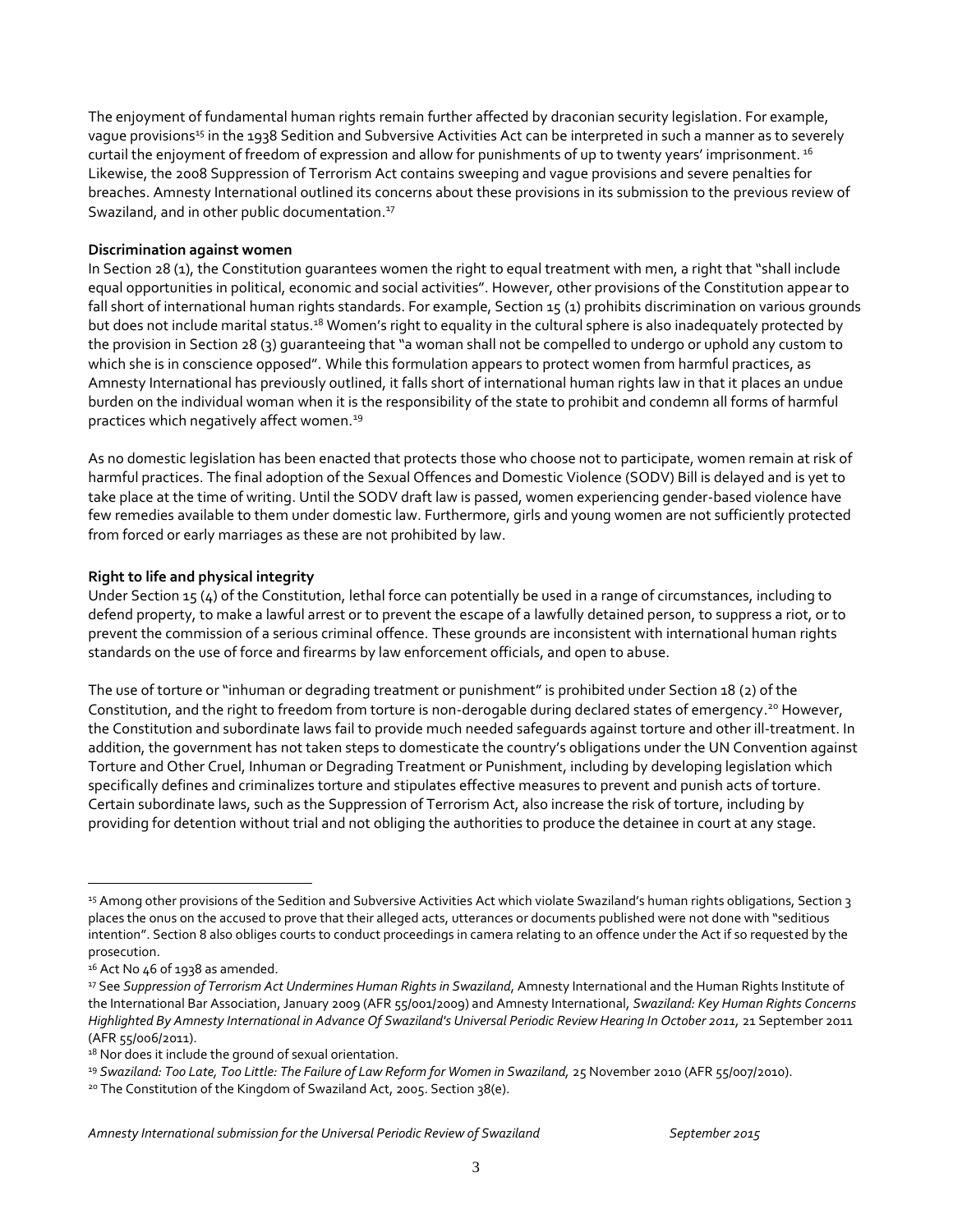## THE HUMAN RIGHTS SITUATION ON THE GROUND

#### **Repression of dissent**

 $\overline{a}$ 

The rule of law, access to effective remedies and protection of human rights have deteriorated since the last review. Journalists, lawyers, independent-minded judges, trade union officials and parliamentarians have been threatened with violence, arrest, prosecution and other forms of harassments as a consequence of their advocacy for human rights, the rule of law or political reforms. During 2015, there have been some signs of improvement, but these gains remain very fragile without fundamental legislative reform, full commitment to human rights standards and accountability for violations.

In 2014, there was an upsurge in politically motivated trials and the use of laws to suppress dissent. On 25 July 2014, Bheki Makhubu, editor of the monthly news magazine *The Nation*, and human rights lawyer Thulani Maseko were sentenced by the High Court to two years in prison after a grossly unfair trial which led to their conviction on two counts of contempt of court. <sup>21</sup> In addition, *The Nation*, an independent publication, and Swaziland Independent Publishers were fined 50,000 emalangeni (US\$4,273) for each of the two counts, with the total payable within one month.

The two men were first arrested in March 2014 after *The Nation* published articles questioning judicial independence and political accountability in Swaziland. The arrests were conducted under defective warrants issued by the (then) Chief Justice Michael Ramodibedi.<sup>22</sup> They were initially detained at Mbabane police station, where the police appeared to act under instructions in denying their lawyers access. The two men were remanded into custody by the Chief Justice following a brief procedure behind closed doors. In April 2014, they were briefly released, following a ruling by High Court judge Mumcy Dlamini that the warrants used to arrest them were indeed defective. The Chief Justice immediately lodged an appeal against her ruling, the two men were rearrested and the trial against them began under High Court judge Mpendulo Simelane. The judge had a clear conflict of interest in the matter as he was named in one of the cited articles and intervened as a factual witness during the course of the trial. The two men were released on 30 June 2015 following an appeal hearing before the Supreme Court. The Crown prosecutor conceded that it had no case against them. The sentence against *The Nation* magazine was also overturned.

While in custody at Big Bend prison in March 2015, Thulani Maseko was in solitary confinement for three weeks as a disciplinary punishment for an alleged breach of prison rules. Solitary confinement is a serious restriction of a prisoner's rights,<sup>23</sup> and the manner in which this punishment was administered breached international human rights standards and Swaziland's Constitution.<sup>24</sup>

In addition to using contempt of court charges against its critics, the authorities are actively using the 2008 Suppression of Terrorism Act and the 1938 Sedition and Subversive Activities Act to intimidate activists.

Fourteen people are currently charged under these laws in five separate trials. Ten are charged under both laws for offences which include shouting slogans, possessing People's United Democratic Movement (PUDEMO) leaflets, wearing PUDEMO t-shirts and calling for a boycott of the elections held in 2013.<sup>25</sup> The trials have all been postponed, pending the outcome of a constitutional challenge to the laws under which the charges were made. This challenge began to be heard

*Amnesty International submission for the Universal Periodic Review of Swaziland September 2015*

<sup>21</sup> *Swaziland: Deplorable sentences against journalist and lawyer stifle free speech* (News story), 25 July 2014,

www.amnesty.org/en/articles/news/2014/07/swaziland-deplorable-sentences-against-journalist-and-lawyer-stifle-free-speech 22 The warrants of arrest that were issued exceeded the authority of Chief Justice Ramodibedi as he had a conflict of interest in the entire matter and did not follow proper procedure.

<sup>&</sup>lt;sup>23</sup> Solitary confinement involves inherent risks to the prisoner affected, and if prolonged, amounts to a violation of the prohibition against torture and other ill-treatment. The United Nations Special Rapporteur on torture has stated that solitary confinement becomes prolonged after 15 consecutive days. Report of the Special Rapporteur on Torture, UN Doc. A/66/268 (2011), para 26. <sup>24</sup> The punishment was apparently in response to a letter published under his name on 17 March 2015, thanking the international community for its support. Thulani Maseko had no access to legal counsel during the course of the disciplinary proceedings. On 20 March his lawyer was granted a brief meeting with him, simply for the purpose of confirming that he was being held in solitary confinement. Not only do these restrictions on access to legal counsel fail to meet international human rights standards, they also violate Article 16 of Swaziland's Constitution.

*<sup>25</sup> Swaziland: Amnesty International Condemns Repression of Fundamental Freedoms*, 29 March 2015, (AFR 55/1345/2015).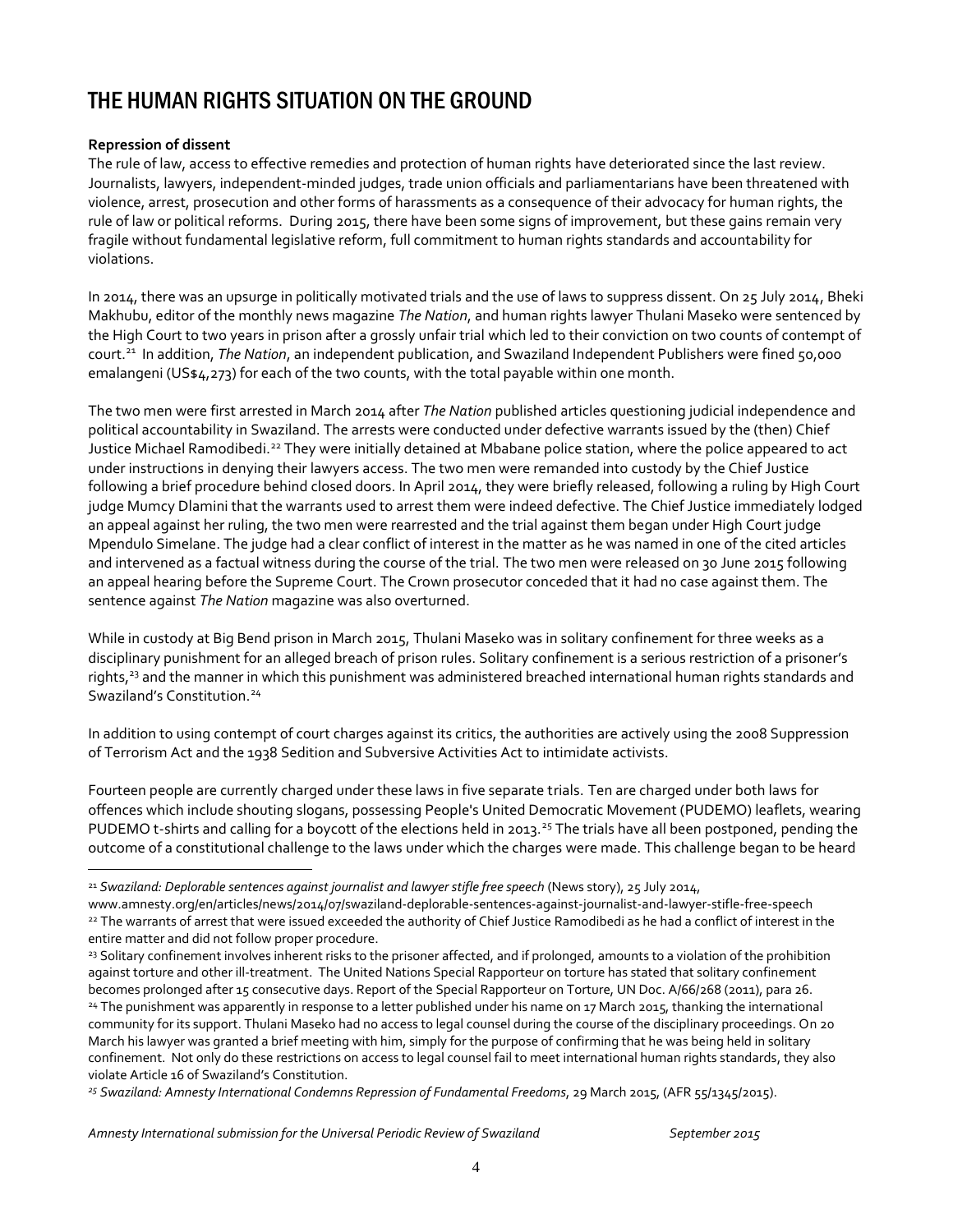in the High Court in September 2015, but has been postponed to October 2015.

Among those charged are several people involved in the opposition organization PUDEMO, including its Secretary General, Mlungisi Makhanya, its President, Mario Masuku and its youth leader Maxwell Dlamini.<sup>26</sup> Mario Masuku was denied access to adequate and independent medical care, which he needed urgently, throughout his 14 months in detention.

#### **Freedom of association**

 $\overline{a}$ 

In April 2012, the Trade Union Congress of Swaziland (TUCOSWA) was informed that it was unlawfully registered, despite its registration having been previously confirmed. For over three years, trade union members were harassed, including public threats against trade union leaders, arbitrary arrests of activists for wearing TUCOSWA T-shirts or for attempting to hold meetings.<sup>27</sup> Swaziland National Association of Teachers (SNAT) Secretary General, Muzi Mhlanga, was assaulted by police during an attempt by the National Executive Committee of TUCOSWA to hold a meeting at the SNAT offices in Manzini in March 2015. TUCOSWA was finally registered in May 2015 in a welcome step towards the unrestricted enjoyment of freedom of association.

#### **Violations of the right to life and physical integrity**

Over a number of years, Amnesty International has repeatedly raised concerns with the authorities that law enforcement officials use excessive force against peaceful demonstrators, use lethal force without justification against criminal suspects, and use torture and other ill-treatment against arrested or detained persons.

The most persistent forms of ill-treatment of people taken into police custody are severe beatings and suffocation, in police stations and other settings. The targets are usually criminal suspects and government opponents. In some cases, such ill-treatment has resulted in deaths in custody. For example, on 12 June 2015 a 35-year-old Mozambican national, Luciano Reginaldo Zavale died in custody following arrest for possession of a stolen laptop. Objective evidence indicates that he died in suspicious circumstances. An inquest into this death has been ordered and was proceeding in September 2015. Other deaths at the hands of security forces include 26-year-old Phumelela Mkhweli who died shortly after being assaulted by police for "jay-walking" in Siteki on 5 December 2011 and 43-year-old Lucky Montero who was kicked and beaten in the head and body by soldiers at a border checkpoint on 12 March 2012. He died 12 days later in Mbabane Government Hospital from medical complications arising from his injuries.

There are also concerns about lack of proper investigations into and accountability for such cases of death in custody. An example is the coroner's inquest to investigate the death in custody in May 2010 of political activist Sipho Jele. The coroner presented her report to the Prime Minister in March 2011. To date, neither the report nor its recommendation have been made public, and Amnesty International is not aware of any investigations or prosecutions related to this case.

There is no effective, independent and impartial body for the oversight and investigation of alleged human rights violations by the security forces. The only effective legal remedy available to victims is to pursue civil damages suits against the authorities, but this route is usually very slow and requires access to legal assistance.

<sup>26</sup> Mario Masuku and Maxwell Dlamini were arrested and remanded in custody in connection with slogans they allegedly shouted at a 2014 May Day rally. They were released on bail on 14 July 2015 when their appeal against denial of bail was finally heard by the Supreme Court. They had unsuccessfully applied for bail twice in 2014, and had appealed the High Court's refusal to release them to the Supreme Court.

<sup>27</sup> In August 2014, the Prime Minister, Sibusiso Barnabas Dlamini, publicly threatened Sipho Gumedze from Lawyers for Human Rights and TUCOSWA General Secretary Vincent Ncongwane in a speech in Parliament because of their participation in the US Africa Leaders' Summit in Washington DC. TUCOSWA members have been arrested on a number of occasions between April 2012 and May 2015, including, but not limited to, the arrest of two TUCOSWA members on 1 May 2012 in Manzini; the raiding of the TUCOSWA offices and the placing under house arrest of three trade union leaders in May 2013 and the arrest of TUCOSWA General Secretary Vincent Ncongwane on 5 September 2013.